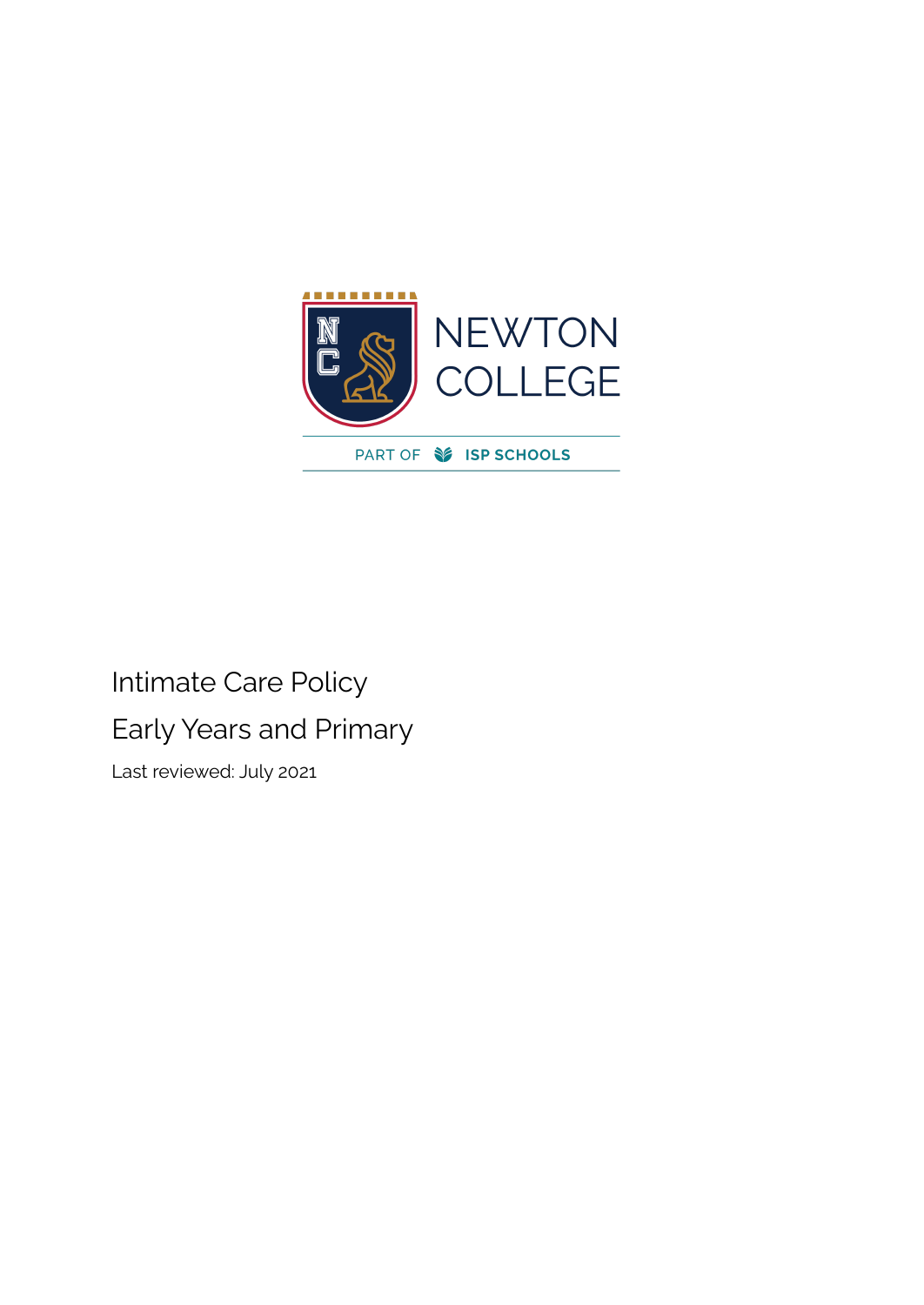#### **Introduction:**

All children at Laude Newton College have the right to be safe and be treated with dignity, respect and privacy at all times.

This policy sets out clear principles and guidelines on supporting intimate care, with specific reference to toileting. It should be considered in line with our Safeguarding Policy and Health and Safety Policy.

#### **Aims**

At Newton College we aim to provide the utmost care for our students and staff. The aims of the school are to provide a safe environment for all students who may require intimate care in line with the following:

- Every child has the right to be safe.
- Every child has the right to personal privacy.
- Every child has the right to be valued as an individual.
- Every child has the right to be treated with dignity and respect.
- Every child has the right to be involved and consulted in their own intimate care to the best of their abilities.
- Every child has the right to express their views on their own intimate care and to have such views taken into account.
- Every child has the right to have levels of intimate care that are as consistent as possible.

# **Definition of Intimate Care**

Intimate care can be defined as any care which involves washing, touching or carrying out a procedure to intimate personal areas which most people usually carry out themselves but some pupils are unable to do because of their young age, physical difficulties or other special needs.

# **Intimate care can include:**

- Feeding
- Oral care
- Washing
- Dressing/undressing Supporting a pupil with dressing/undressing
- Toileting Assisting a pupil who has soiled him/herself, has vomited or feels
- Unwell
- Changing Nappies
- Supervision of a child involved in intimate self-care.

Providing comfort or support for a distressed pupil and assisting a pupil requiring medical care, who is not able to carry this out unaided are also considered as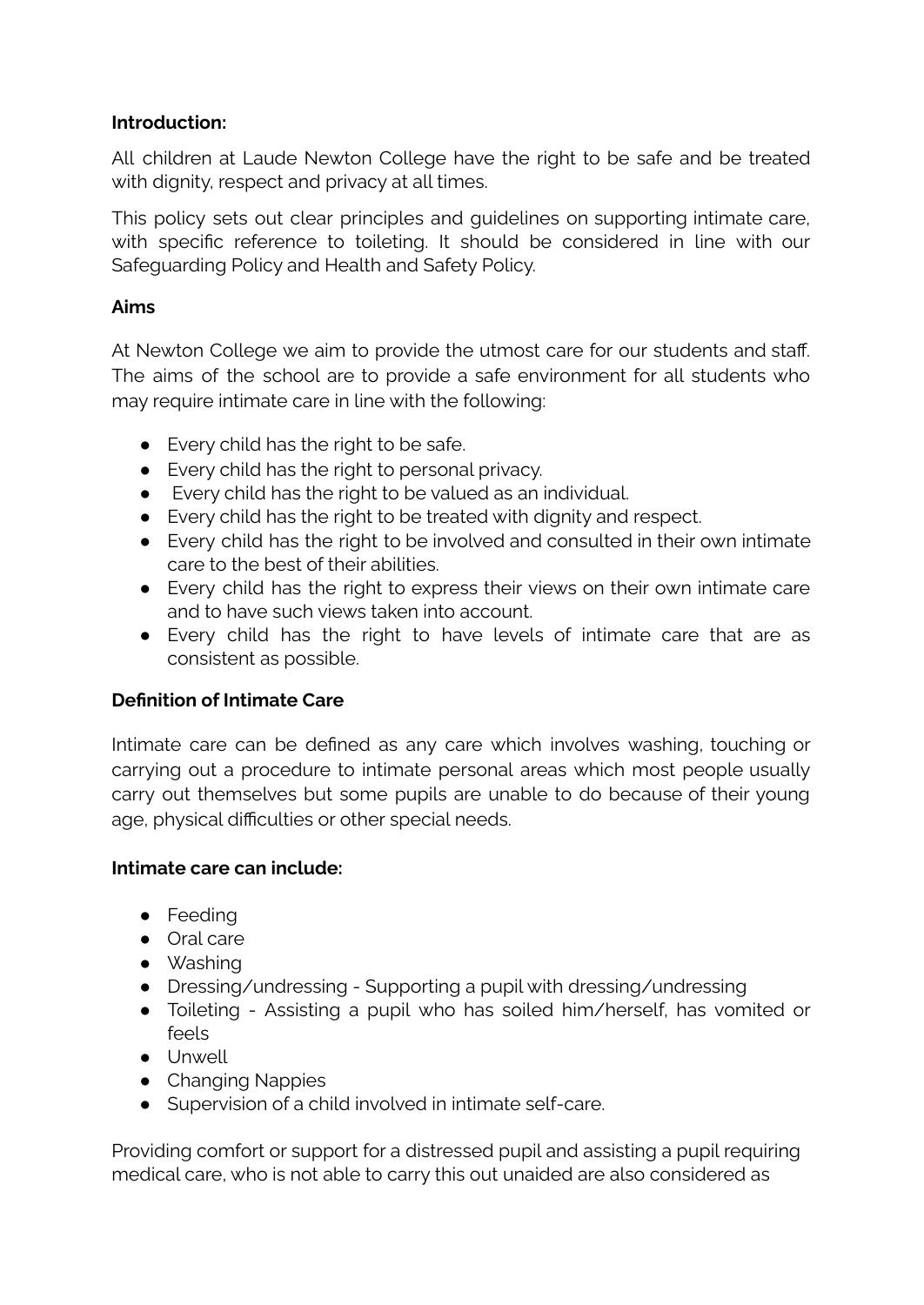intimate care.

#### **Procedures**

- Safeguarding All staff working with children at Laude Newton College must have an up to date Police Check (DBS or equivalent). Staff are regularly trained on safeguarding and will immediately report any concerns to the Designated Safeguarding Lead (DSL). If a member of staff is concerned about any physical or emotional changes, such as marks, bruises, soreness, distress etc. they will inform the DSL immediately. The Safeguarding Policy will then be implemented. If a child makes an allegation against a member of staff, the procedure set out in the Safeguarding Policy will be followed
- Health and Safety Coordinator, Designated Safeguarding Officer and the Head of Stage ensure that all staff undertaking the intimate care of children are familiar with, and understand the Intimate Care Policy and Guidelines.
- All staff must have an awareness of the specific types of intimate care that they carry out and fully understand the Intimate Care Policy and Guidelines within the context of their work
- Intimate care arrangements must be agreed by the school, parents/guardian and child (if appropriate) through the distribution of the school policy and by the parents through a verbal contract (if their child is in Early Years)
- If a staff member has concerns about an intimate care practice they must report this to their Head of Stage

#### **Intimate Care Arrangements Supporting dressing/undressing**

Sometimes it will be necessary for staff to aid a child in getting dressed or undressed particularly in Early Years. Staff will always encourage children to attempt undressing and dressing unaided.

#### **Providing comfort or support**

Children may seek physical comfort from staff particularly in Early Years. If physical contact is deemed to be appropriate staff must provide care which is suitable to the age and situation of the child.

**Dealing with body fluids** - Urine, faeces, blood and vomit will be cleaned up immediately and disposed of safely. (Disposal of nappies in dedicated nappy bins and double bagging of any soiled clothing etc).

\*\*\* COVID 19 EDIT When dealing with body fluids, staff wear protective clothing (disposal plastic gloves and aprons, goggles to protect eyes and a lab coat) and wash themselves thoroughly afterward. Soiled children's clothing will be bagged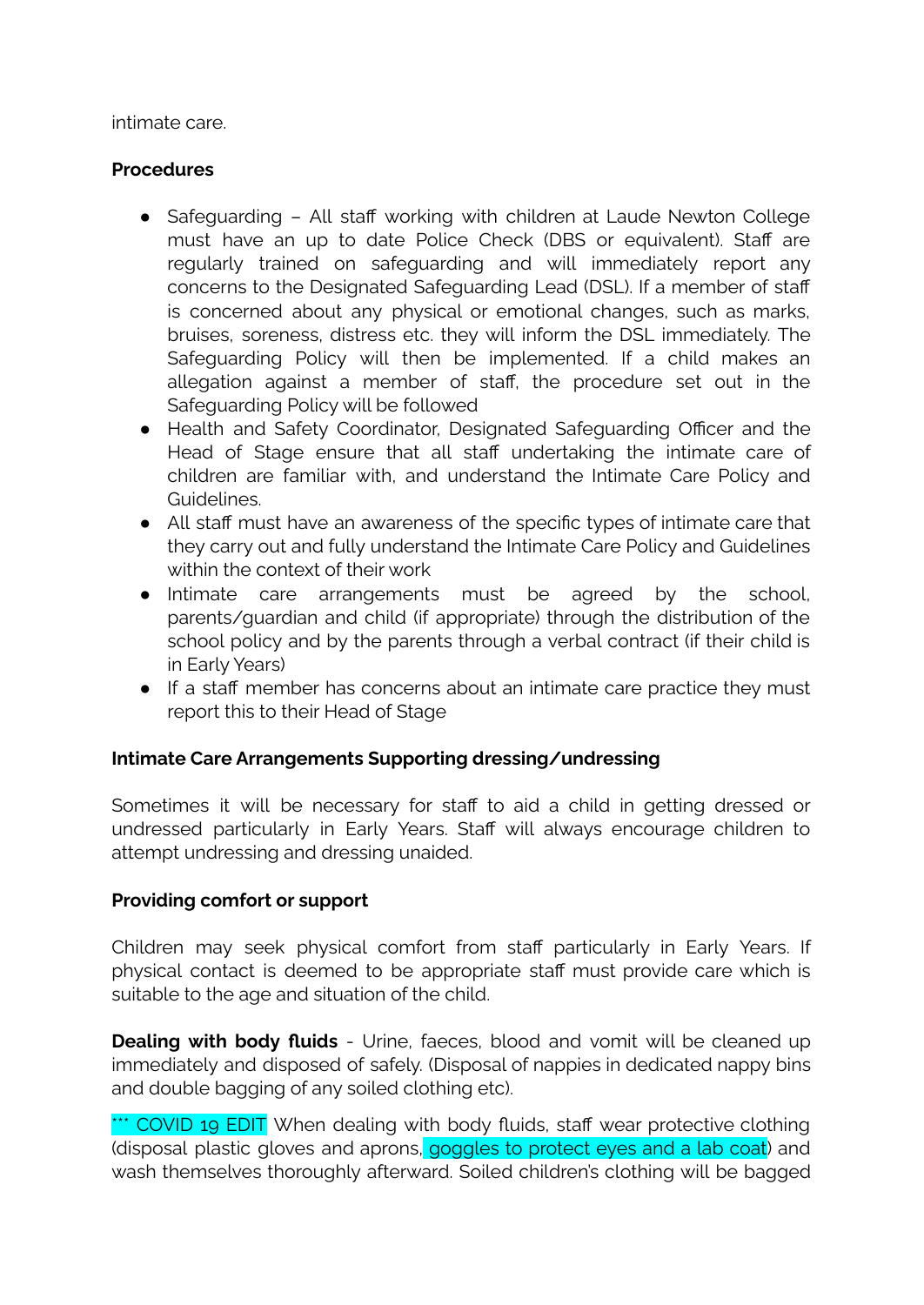to go home – staff will not rinse it. Parents/carers will be informed of any soiled clothing at the end of the day. Children will be kept away from the affected area until the incident has been completely dealt with.

All staff maintain high standards of personal hygiene, and will take all practicable steps to prevent and control the spread of infection.

This policy aims to manage risks associated with toileting and intimate care needs and ensures that employees do not work outside the remit of their responsibilities set out in this policy.

This policy should be read in conjunction with our document entitled: **Intimate Care questions and answers for guidance and to promote discussion.** ( Appendix 1)

# **Soiling**

Staff at Laude Newton College will work together in partnership with parents to support each child towards independent use of the toilet. If tending to a child who has soiled themselves during the school day staff will respond sensitively and professionally. If 'accidents' occur the child will change themselves into dry clothing, and wet items will be sent home for washing. The child's independence will be encouraged as far as possible in his/her intimate care and reassurance given. A record of the incident will be kept in school and the parent will be informed (by a note home, verbally at home collection time or phone call) and requested to return the borrowed items of clothing when laundered.

If there is an occurrence of heavier soiling or vomiting, this may require staff to provide care at a more personal level. Staff will follow set procedures for this intimate care:

• If possible, the child will be removed to a less public place to maintain dignity and avoid a feeling of humiliation

• If appropriate, the child will be encouraged, through guidance and assistance, to clean themselves to make them more comfortable

• Parents should be contacted as soon as possible

Signed: S.Moran (Head of Early Years and KS1 Coordinator)

Dated: 15.7.2020

Review date: July 2021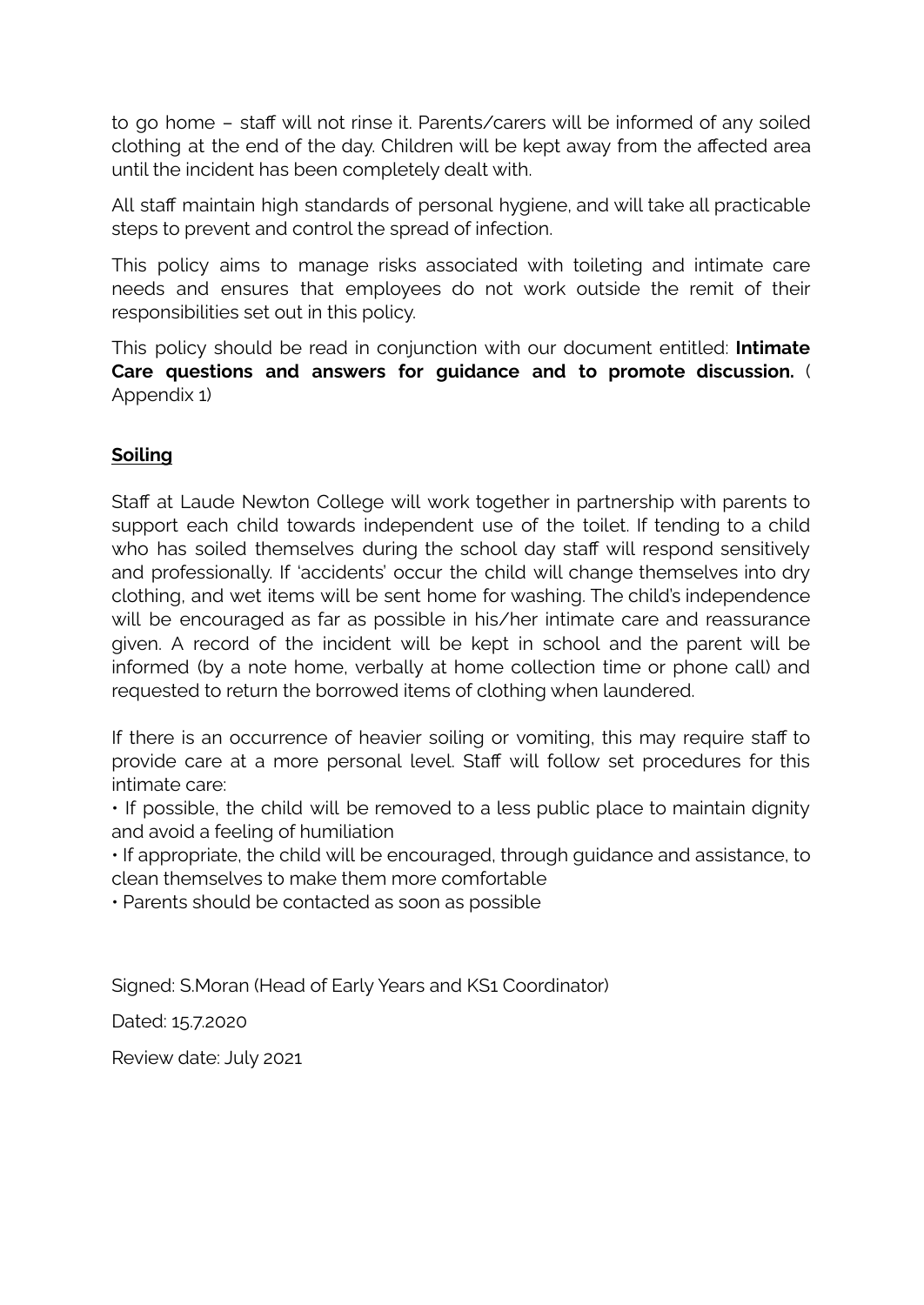# **Appendix 1:**

## **Intimate Care questions and answers for guidance and to promote discussion.**

It is apparent that there is an increase in the numbers of children arriving at early years providers not yet toilet trained. This may be for a variety of reasons -age, awareness, medical needs, special educational needs and disabilities.

This document aims to provide some answers or possible solutions to questions that are commonly raised by staff. The intention is that this will help you to find a way forward to include all children with toileting needs.

It contains:

- An ethical introduction as to why all children should have the same entitlement.
- A legal framework in relation to child protection and antidiscrimination
- Some practical quidance in making the correct adjustments and arrangements to ensure good practice.

## **Ethical Question: "Why do we need to admit children who are not yet toilet trained?"**

It is important to have a protocol for working with children with additional toileting needs to ensure that these needs can be fully met and that no child should be excluded. We believe in the inclusion of all children and that equality of opportunity is paramount.

We will provide a consistent and positive approach to helping all children to achieve their full potential in every aspect of their development. We would wish at all times to promote the good practice of making arrangements "additional to or different from" for children who may need additional support to achieve independent toileting.

## **Legal Question: "Are we discriminating against children if we do not admit them into early years provider?"**

The Disability Discrimination Act (DDA 2005) states that no child should receive "Less favourable treatment" than someone else for a reason related to the child's disability that cannot be justified. The child's disability relates to a "Physical or mental impairment with a substantial or long term adverse effect on the ability to carry out normal day to day activities." Where this is the case, the DDA states that "reasonable adjustments" should be made to the environment or practice and barriers to inclusion anticipated. Whilst it may not always be apparent that a child's delay in independent toileting is due to a medical need or delayed development, it is important to make reasonable adjustments for all children, given that later identification or disability may occur.

Therefore, it is important not to make blanket admissions policies stating that you will only take children who are toilet trained. If you do so, you may be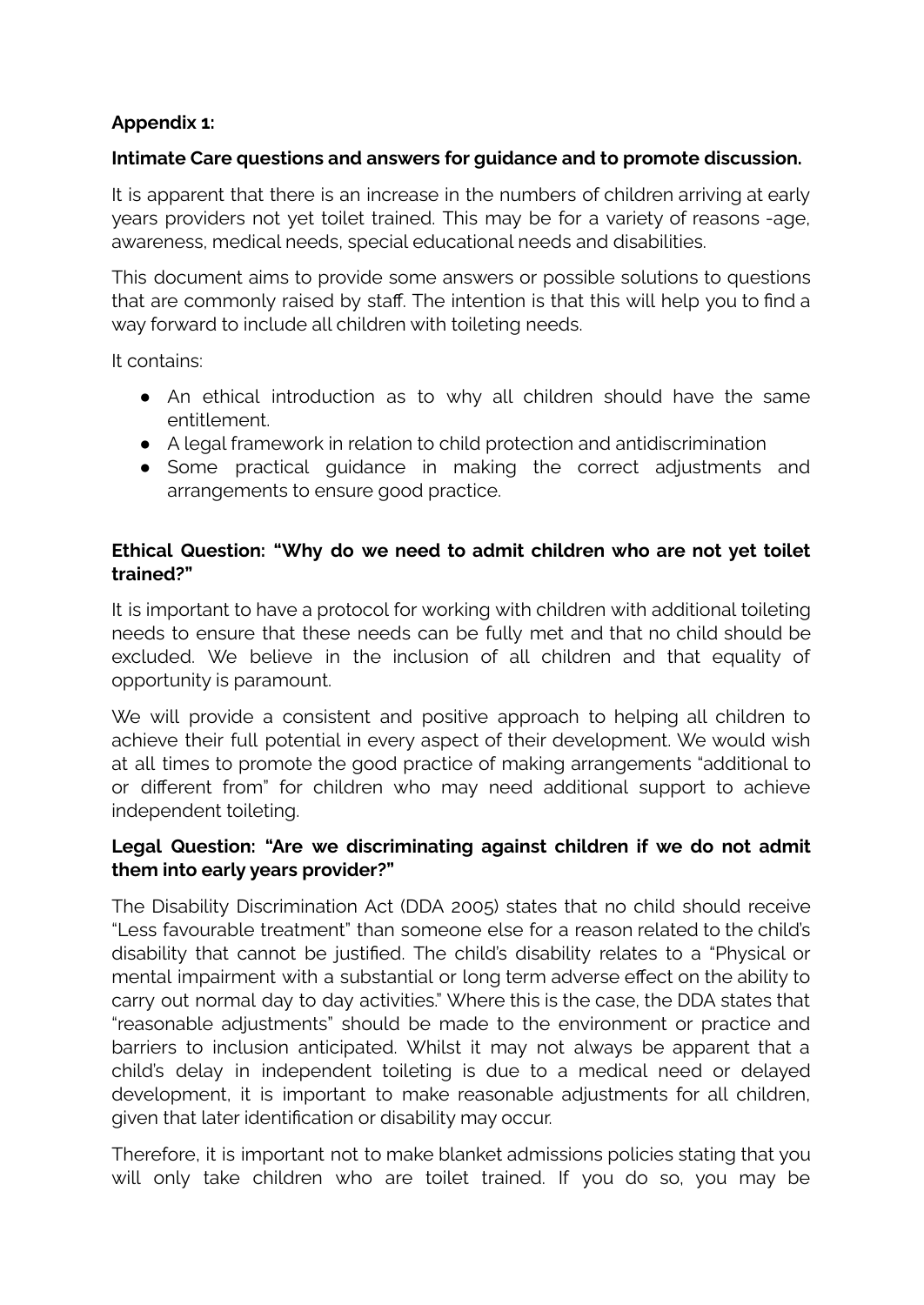discriminating against admission of a child who is not trained due to a medical or special educational need.

## **Safeguarding Question 1: "Is it true that for child protection you have to have two adults changing a child?"**

We need to ensure that there are x2 adults in attendance, in the vicinity. All staff must have a Police Check (DBS or equivalent) check. It is recommended that particular staff members are identified to change a child with known needs and that they plan and record their work with that child. It is essential to ensure privacy of the child (i.e. not changing in a completely open area) alongside the safety of the staff and child (i.e. perhaps changing in an area with the door ajar and other staff knowing where you are and your work recorded).

#### **Safeguarding Question 2: ''Can we release adults to change pupils as it may then make the ratios are then lower than is allowed?"**

Ratios stipulated relate to the whole early years' provider and, therefore, providing the number of adults on site is as per ratio, adults may be released where necessary to change a child or support as the additional adult as necessary.

## **Recording Intimate Care Question: What systems of recording should we use when taking a child to the toilet during training or when being changed?**

Ideally you should record whether the child was wet/dry/soiled. This can help with the overall patterns of progress a child is making and can act also as a general care record. This should be shared with parents/carers daily at the end of each session, to ensure that communication is open and any changes in planning can be made. You should also make a note of any bruises or nappy rash; see your providers safeguarding policy.

# **Hygiene Question: What hygiene procedures should be in place?**

All staff should be following good hygiene practice already and you will have systems in place to deal with spillages etc. Remember:

∙ Staff to wear gloves (for use of latex gloves, a risk assessment will need to be undertaken regarding latex) and ideally a disposable apron whilst changing/toileting.

∙ Staff to wash hands with hot water and soap after changing/toileting, disposal and cleaning is completed.

- ∙ Child also to wash hands or have hands wiped if appropriate.
- ∙ All areas and spillages to be cleaned up immediately after changing/toileting.

∙ Please cross reference to any other Health and Safety/ Hygiene policies.

## **Where do we dispose of the waste? (If disposable nappies/pull ups are being used.)**

∙ cleaners will take nappy bins away on a regular basis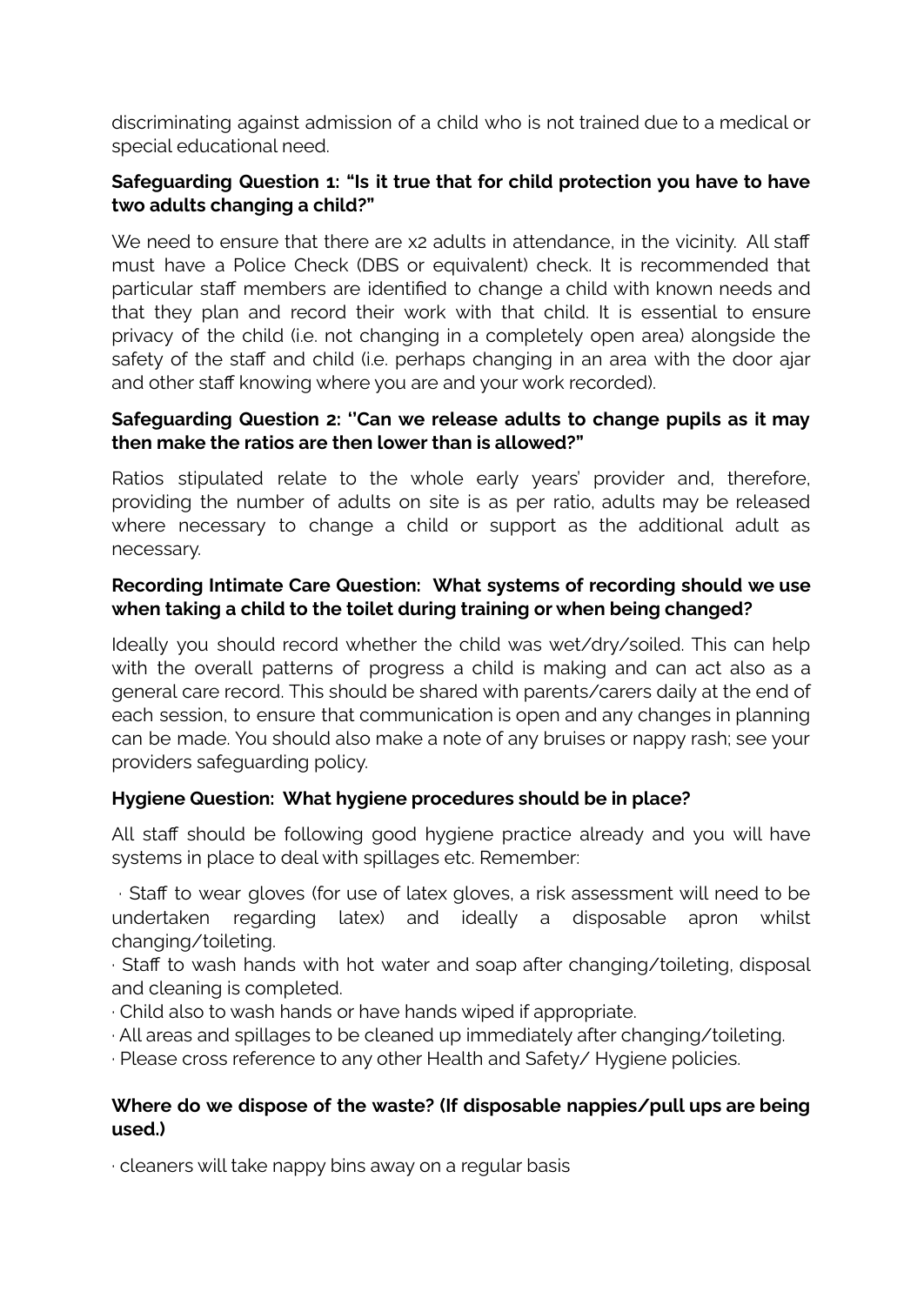∙ Nappies and wipes are disposed of in a special bin

**Do changes need to be made to staff job descriptions?** You should consider if you are advertising for new members of staff, that meeting the personal needs of some children is an essential requirement of the job. If staff are fully aware of the wide range of tasks they may be required to carry out when working with children this does make it far easier for schools to ensure children's needs can be fully met.

## **How can parents/carers help?**

Remember that parents/carers are the best source of information relating to their child. By working together, you will be ensuring a consistent approach for the child and progress is therefore likely to be quicker.

Share information on:

- what the child's current needs are both at home and at school
- what words the child and adults use
- what equipment the parents use at home
- any particular likes or dislikes the child has (e.g. holding a favourite book helps keep the child calmer when being changed, singing whilst on the potty etc.)
- what rewards you will be using with the child to reinforce achievements
- an appropriate toileting routine for the child if they are unable to ask for their needs to be met e.g. on arrival and after snack.
- the most appropriate clothing for a child to wear during this period and any arrangements for spare clothing and labelling of clothing

Plan:

- which staff will assist the child and which staff need to know the information in case they need to cover
- where the child will be changed
- where the waste will be disposed

Record your plans together and ensure that these plans are regularly reviewed and that two-way communication is good. It is not good practice to ask a parent/carer to stay with their child, come to the provider to change their child or to take them home to do so. Similarly, it is not good practice to reduce a child's hours or sessions due to toileting needs unless all involved agree that the child is not yet ready for that length of session i.e. it is in the child's best interests.

**When should a child start toilet training?** All children develop at different rates and this includes toilet training, early years' providers need to be aware of the child's development, so they are able to start toilet training, at a time that is appropriate to the child. The timing of when to start toilet training needs to be